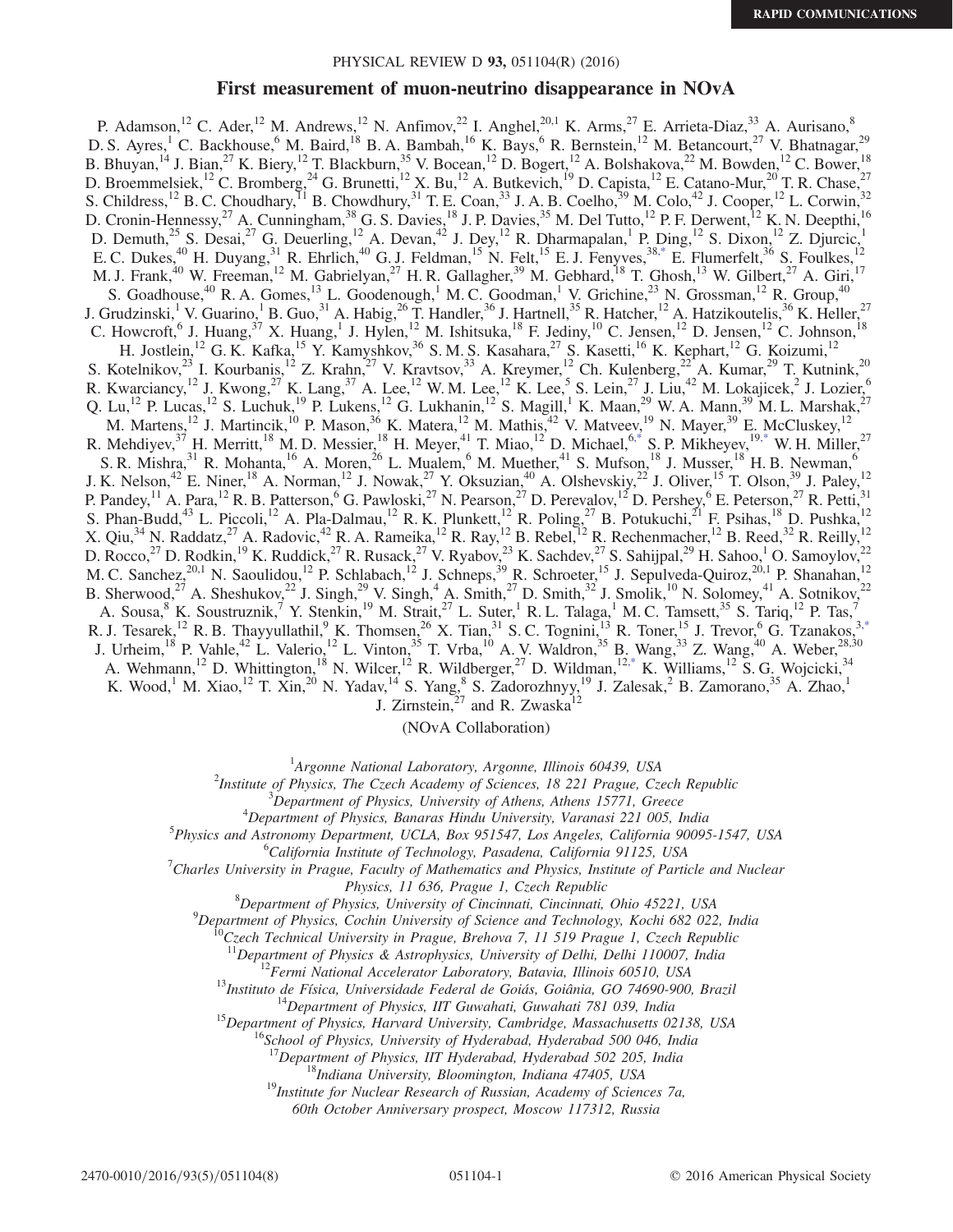## P. ADAMSON et al. **PHYSICAL REVIEW D 93,** 051104(R) (2016)

<sup>20</sup>Department of Physics and Astronomy, Iowa State University, Ames, Iowa 50011, USA<br><sup>21</sup>Department of Physics and Electronics, University of Jammu, Jammu Tawi 180 006, J&K, India<br><sup>22</sup>Joint Institute for Nuclear Research

<sup>23</sup>Nuclear Physics Department, Lebedev Physical Institute, Leninsky Prospect 53, 119991 Moscow, Russia

<sup>24</sup>Department of Physics & Astronomy, Michigan State University, East Lansing, Michigan 48824, USA <sup>25</sup>Math, Science and Technology Department, University of Minnesota–Crookston,

<sup>26</sup>Department of Physics & Astronomy, University of Minnesota–Duluth, Duluth, Minnesota 55812, USA<br><sup>25</sup>School of Physics and Astronomy, University of Minnesota–Twin Cities,

Minneapolis, Minnesota 55455, USA<br><sup>28</sup>Subdepartment of Particle Physics, University of Oxford, Oxford OX1 3RH, United Kingdom<br><sup>29</sup>Department of Physics, Panjab University, Chandigarh 106 014, India<br><sup>30</sup>Rutherford Appleton

 $31$ Department of Physics and Astronomy, University of South Carolina,

Columbia, South Carolina 29208, USA<br><sup>32</sup>South Dakota School of Mines and Technology, Rapid City, South Dakota 57701, USA

<sup>33</sup>Department of Physics, Southern Methodist University, Dallas, Texas 75275, USA

 $34$ Department of Physics, Stanford University, Stanford, California 94305, USA  $35$ Department of Physics and Astronomy, University of Sussex,

Falmer, Brighton BN1 9QH, United Kingdom<br><sup>36</sup>Department of Physics and Astronomy, University of Tennessee,

1408 Circle Drive, Knoxville, Tennessee 37996, USA

 $37$ Department of Physics, University of Texas at Austin,

<sup>38</sup> 38 <sup>38</sup> 38 <sup>38</sup> Physics Department, University Station C1600, Austin, Texas 78712, USA<br><sup>38</sup> Physics Department, University of Texas at Dallas, 800 W. Campbell Road Richardson,

Texas 75083-0688, USA<br><sup>39</sup>Department of Physics and Astonomy, Tufts University, Medford, Massachusetts 02155, USA<br><sup>40</sup>Department of Physics, University of Virginia, Charlottesville, Virginia 22904, USA<br><sup>41</sup>Physics Division

(Received 19 January 2016; published 25 March 2016)

This paper reports the first measurement using the NOvA detectors of  $\nu_{\mu}$  disappearance in a  $\nu_{\mu}$  beam. The analysis uses a 14 kton-equivalent exposure of  $2.74 \times 10^{20}$  protons-on-target from the Fermilab NuMI beam. Assuming the normal neutrino mass hierarchy, we measure  $\Delta m_{32}^2 = (2.52_{-0.18}^{+0.20}) \times 10^{-3} \text{ eV}^2$  and  $\sin^2 \theta_{23}$  in the range 0.38–0.65, both at the 68% confidence level, with two statistically degenerate best-fit points at  $\sin^2\theta_{23} = 0.43$  and 0.60. Results for the inverted mass hierarchy are also presented.

DOI: [10.1103/PhysRevD.93.051104](http://dx.doi.org/10.1103/PhysRevD.93.051104)

Neutrino oscillation is a powerful tool for probing fundamental neutrino properties [1–[10\].](#page-6-0) For the case of three-flavor mixing, this process is governed by two independent mass-squared splittings,  $\Delta m_{21}^2$  and  $\Delta m_{32}^2$ , and the unitary mixing matrix  $U_{PMNS}$  [\[11\].](#page-6-1) This matrix, which describes the linear combinations of neutrino mass eigenstates that constitute the neutrino flavor states, is parametrized by three angles  $\theta_{13}$ ,  $\theta_{23}$ , and  $\theta_{12}$ , and a CPviolating phase  $\delta_{\text{CP}}$ .  $\theta_{23}$  has the largest measurement uncertainty of all mixing angles and is consistent with maximal mixing ( $\theta_{23} = \pi/4$ ) within current experimental uncertainties [6–[10\].](#page-6-2) The observation of  $\nu_{\mu}$  disappearance, as reported here, is used to measure  $\Delta m_{32}^2$  and  $\sin^2 \theta_{23}$ . Precise knowledge of  $\theta_{23}$  is an input into future  $\nu_e$  and  $\bar{\nu}_e$ appearance measurements that may determine whether  $\nu_1$ 

or  $\nu_3$  is the lightest mass eigenstate (normal or inverted mass hierarchy, respectively), whether  $\theta_{23} > \pi/4$  or  $\theta_{23} < \pi/4$ , and whether neutrinos violate CP symmetry. This paper reports the first measurement by the NOvA experiment of  $\sin^2\theta_{23}$  and  $\Delta m_{32}^2$  via  $\nu_\mu$  disappearance.

Neutrinos produced in the NuMI beam line at Fermilab [\[12\]](#page-7-0) are observed in the NOvA near detector (ND) on the Fermilab site and the NOvA far detector (FD) 810 km from the NuMI target along the Ash River Trail, MN [\[13\].](#page-7-1) The 14-kton FD is positioned on the surface, 14.6 mrad off-axis from the NuMI beam. The 290-ton ND, 100 m underground and 1 km from the NuMI target, is also positioned off-axis to allow a measurement of an unoscillated neutrino energy spectrum that closely matches the unoscillated spectrum at the FD. The kinematics of two-body  $\pi \rightarrow$  $\mu + \nu_{\mu}$  decay in the NuMI decay pipe results in a neutrino energy spectrum in the off-axis detectors that peaks close to [\\*](#page-0-0)

<span id="page-1-0"></span>Deceased.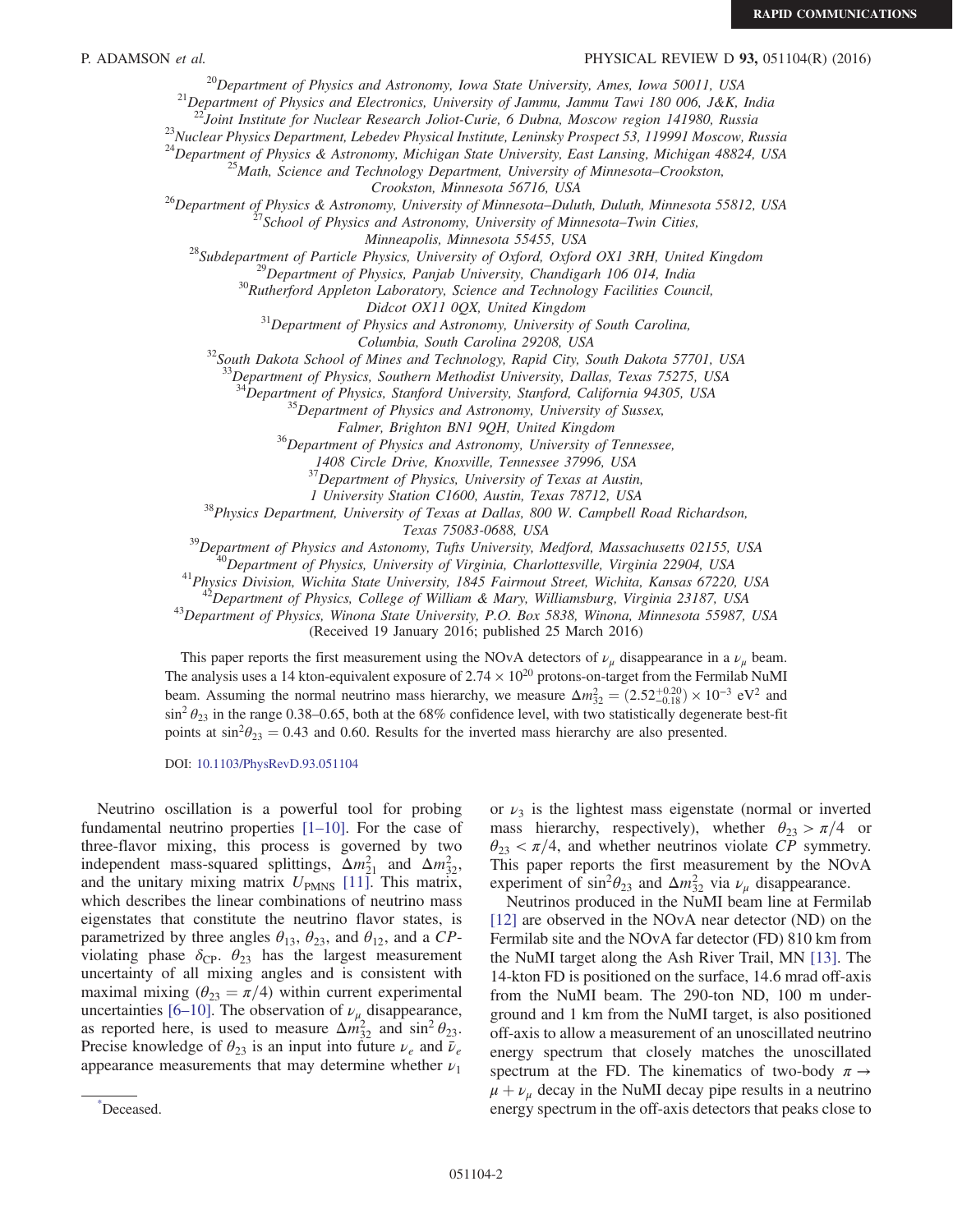# FIRST MEASUREMENT OF MUON-NEUTRINO ... PHYSICAL REVIEW D 93, 051104(R) (2016)

2 GeV, near the first maximum of the  $\nu_{\mu}$  disappearance probability at the FD. The neutrino energy spectrum has a FWHM of approximately 1 GeV.

The NOvA detectors are functionally identical, segmented, tracking calorimeters. The detectors are designed to provide sufficient sampling of hadronic and electromagnetic showers to allow efficient separation of the  $\nu_e$  and  $\nu_u$ charged current (CC) interaction signals from the neutral current (NC) interaction backgrounds. The basic unit of the NOvA detector is a long liquid-scintillator-filled cell with highly reflective white polyvinyl chloride (PVC) walls and cross sectional size 3.9 cm by 6.6 cm. The liquid scintillator comprises 62% of the fiducial mass of each detector, and a minimum ionizing particle deposits approximately 1.8 MeV of energy for each centimeter traveled in the scintillator of each cell. The PVC cells have a length of 15.5 m in the FD, and 3.9 m in the ND. Each cell contains a Kuraray Y11 wavelength-shifting 0.7 mm diameter fiber [\[14\]](#page-7-2) that runs the length of a cell, loops, and returns to the readout end where both ends of the fiber terminate on a single pixel of a Hamamatsu avalanche photodiode (APD) [\[15\]](#page-7-3) operated in proportional gain mode.

Planes of PVC cells with their long axes alternating between horizontal and vertical orientations allow threedimensional reconstruction of tracks and showers. The FD consists of 896 planes of 384 cells each and is 59.8 m in length. The ND is 15.3 m in length and consists of 192 contiguous upstream PVC planes with 96 cells each. At the downstream end of the ND a muon range stack is formed of 11 pairs of active vertical and horizontal PVC planes, with a 10 cm thick steel plane between each pair. The muon range stack is two-thirds the height of the bulk ND and thus the active horizontal planes have 64 cells rather than 96. The muon range stack is used to improve the containment of muons produced in the upstream active volume of the detector.

The digitization and processing of APD signals is continuous and dead-time-free. The signals produce pulse-height and timing information for any signal above a pulse-height threshold corresponding to approximately 75% of that expected for the passage of a minimum ionizing particle through a detector cell at the end furthest from the APD in the FD. Data are recorded in 550  $\mu$ s -long trigger windows roughly centered on the 10  $\mu$ s -long NuMI spills. Additional trigger windows are taken out of time with the beam spill to collect cosmic ray events for calibration and background studies.

The neutrino beam used in this study is generated by colliding 120 GeV protons from the Fermilab main injector onto a 1.2 m graphite target. Two magnetic horns located downstream of the target focus charged particles of one sign along the beam direction and defocus charged particles of the opposite sign. With the horns focusing positive mesons, simulations predict that the NOvA off-axis detectors are exposed to a neutrino beam composed of 97.6%  $\nu_{\mu}$ ,

1.7%  $\bar{\nu}_\mu$  and 0.7  $\nu_e + \bar{\nu}_e$  for neutrino energies between 1 and 3 GeV.

In both detectors, we measure the energy spectrum of muon-neutrino CC interactions, primarily on carbon nuclei. The flavor and energy of the incident neutrino is determined by identifying the lepton flavor in the final state and assigning all the energy deposited by the final state particles to the neutrino. The measured FD neutrino spectrum is fit to a predicted spectrum based on measurements of the unoscillated spectrum in the ND and the effect of neutrino oscillations. Monte Carlo simulations are used to correct for beam flux and acceptance differences between the two detectors.

The simulation of the neutrino flux produced by the NuMI beam line is based on FLUGG [\[16\]](#page-7-4) which uses the FLUKA [\[17\]](#page-7-5) and GEANT4 [\[18\]](#page-7-6) simulations. It includes a full simulation of the production of hadrons by the 120 GeV primary proton beam interacting with the NuMI target and the propagation of those hadrons through the target, magnetic horns, and along the decay pipe. The generation of neutrino interactions in the NOvA detector and surrounding rock is performed using the GENIE simulation [\[19\].](#page-7-7) GENIE simulates the primary interaction inside the nucleus, the production of all final-state particles in the nucleus (hadronization), and the transport and rescattering of the final-state particles through the nucleus (intranuclear transport). For this analysis, three chargedcurrent neutrino interaction types categorized by GENIE dominate the signal: quasielastic (QE), baryon resonance production (RES) and deep-inelastic scattering (DIS). The transport, energy loss, interactions and decays of final state particles within the detector volume are simulated by GEANT4. The GEANT4 simulation uses a description of the geometry and material content of the detectors. The simulated energy deposition in the liquid scintillator is converted to a corresponding number of photoelectrons observed in the APD using a model of light production, capture and propagation in the fiber that is based on teststand measurements. This photoelectron signal is then converted to digitized quantities in the same format as data collected from the detectors using a model of the readout electronics response, also based on test-stand measurements.

The FD data used in this analysis come from an exposure of  $3.45 \times 10^{20}$  protons-on-target (POT). This includes periods during FD construction when a fraction of the detector was live. On average, 79.4% of the detector was live over the data set, which corresponds to a full FD 14 ktonequivalent exposure of  $2.74 \times 10^{20}$  POT. The varying size of the FD is accounted for in the simulation. In addition, data collection in the ND began later than in the FD. The resulting ND data sample, which was recorded with a fully instrumented detector, corresponds to  $1.66 \times 10^{20}$  POT.

The energy response of each channel in the detector is individually calibrated using cosmic-ray muons. The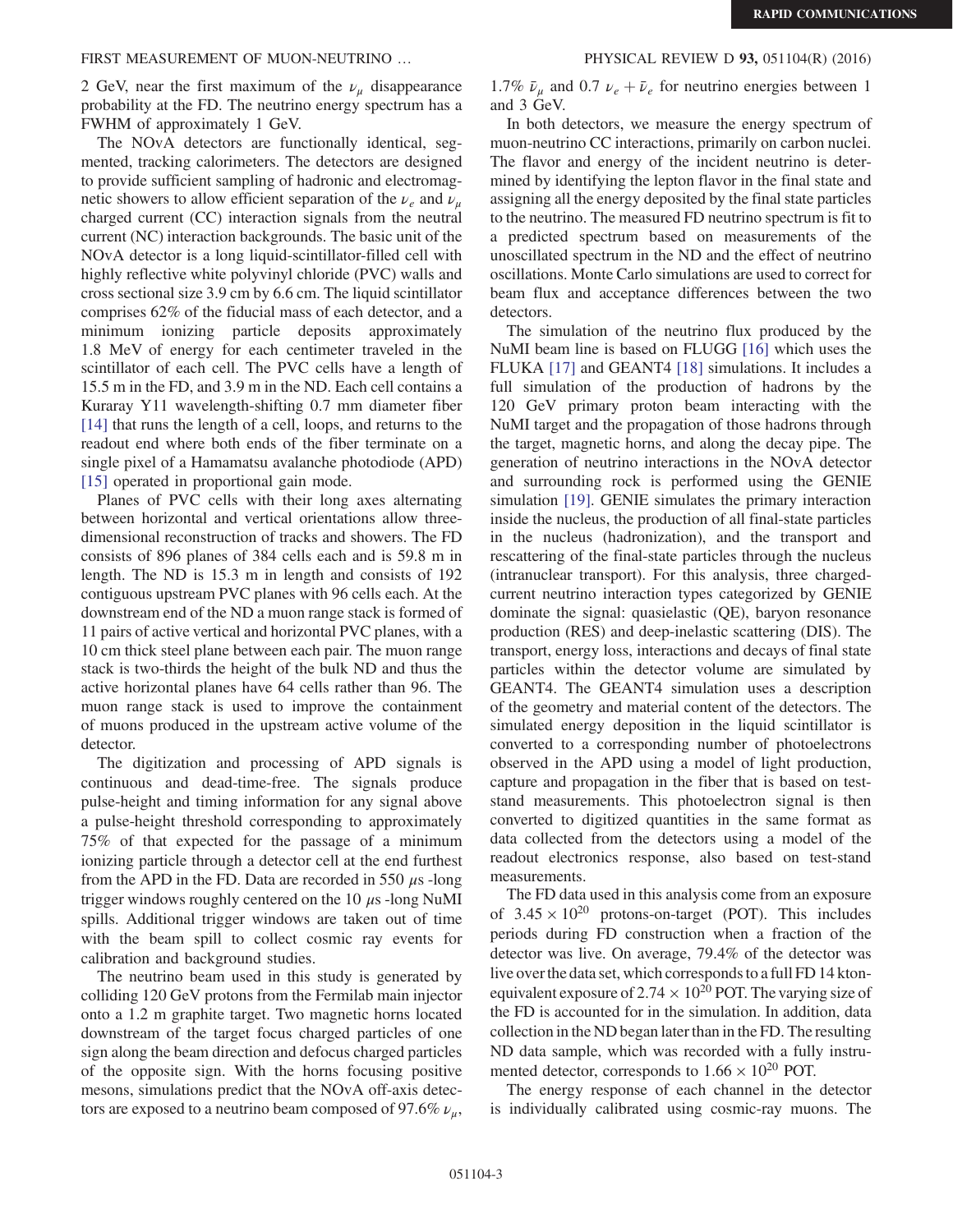observed signals for muon energy depositions at different distances along the length of each cell are used to characterize the signal attenuation in the fiber of that cell.

Event reconstruction and characterization starts from calibrated cell data that are grouped into collections based on their proximity in both space and time [\[20,21\].](#page-7-8) The cell data in each collection is assumed to arise from the same primary neutrino or cosmic-ray event. The cell energy depositions in these events are then used to reconstruct charged particle trajectories. In this analysis the reconstruction of muon tracks produced in  $\nu_{\mu}$  CC interactions is performed using an algorithm based on the Kalman filter technique [\[22,23\]](#page-7-9).

A multivariate analysis implementing a k-Nearest Neighbor algorithm [\[23](#page-7-10)–25] is used to identify a muon track in the reconstructed event. The resulting muon identification (ID) is based on the measured  $dE/dx$ , amount of multiple scattering along the track, total track length, and the fraction of track planes that have overlapping hadronic activity. The muon identifier was trained separately for each detector using simulated  $\nu_{\mu}$  interactions. For events with multiple tracks, the primary muon candidate is the track with the highest muon ID. Events are selected as  $\nu_{\mu}$  CC if the primary track has a muon ID score greater than 0.75. The distribution of the muon identification variable for the primary tracks of contained ND data and simulated neutrino events is shown in Fig. [1](#page-3-0).

The reconstructed neutrino events are required to be fully contained in the detectors to ensure an accurate measurement of the neutrino energy, to reject muons produced by

<span id="page-3-0"></span>

FIG. 1. The muon identification variable in the ND for contained neutrino events. For each event only the largest muon ID of all reconstructed tracks is shown. Events with muon ID greater than 0.75 are selected for analysis. The simulated distribution (solid red) and its background component (dashed blue) are also shown. The number of events in the simulated distribution is normalized up for display purposes to remove a 7.2% offset after selection criteria are applied. The shaded band represents the binto-bin uncertainties only, suppressing the 20%–30% normalization uncertainties due primarily to neutrino flux and cross sections.

# P. ADAMSON et al. PHYSICAL REVIEW D 93, 051104(R) (2016)

neutrino interactions in the rock surrounding the detectors, and to reduce the cosmic-ray background in the FD. In order to contain hadronic activity, the selection criteria require that the event has no energy depositions in the two cells and planes that are nearest to the detector edge. To ensure that the muon is contained, requirements are placed on the start and end positions of the primary track. In the ND, the forward projection of the track must be 4 or more cell-widths away from the edge of the detector and the backward projection of the track must be 8 or more cellwidths away from the detector edge. A more stringent projection requirement of 10 cells in both the forward and backward directions is applied in the FD, due to the larger cosmic-ray rate for the surface detector. To ensure that the energy resolution in the ND is comparable to the FD, an additional containment requirement is applied in which both the interaction vertex and all but 30 MeV of energy deposited in cells not associated with the selected muon must be upstream of the muon range stack.

The rate of reconstructed cosmic ray-induced events in the FD is 148 kHz. The corresponding background within the  $10 \mu s$  beam window, mostly muons, is reduced using criteria determined from the high-statistics out-of-spill-time data sample and from simulated neutrino interactions. The event containment and muon identification criteria described above reduce this background rate in the FD by a factor of approximately 200. Additional selection criteria based on the primary track angle, which is generally beam-directed for neutrino-produced muons and downwards-directed for cosmic rays, as well as the number of energy deposits in cells in the event, further reduce the background by two ordersof-magnitude. A final three orders-of-magnitude in background rejection, removing the most signal-like cosmic rays, is achieved with a boosted decision tree. This multivariate algorithm utilizes eleven variables, based on the reconstructed tracks (direction, multiple scattering, length, number of tracks, and fraction of cells with energy deposits associated to the muon track), event calorimetry, and general event topology (proximity to detector top and edges).

Approximately 57% of simulated contained  $\nu_{\mu}$  CC events with less than 5.0 GeV of visible energy pass all of the FD selection criteria, whereas the cosmic background with visible energy below 5.0 GeV is reduced by a factor of  $1.2 \times 10^7$ . With this level of rejection the cosmic background contributes 4.1% of selected FD  $\nu_u$  CC events. The uncertainty on the cosmic background was determined using the out-of-spill data and is negligible for this analysis. The background from contained NC events within the same visible energy range is estimated using simulation to contribute 6% of selected FD  $\nu_{\mu}$  CC events, which is a 99% reduction. The  $\nu_e$  and  $\nu_\tau$  CC interactions are negligible backgrounds in both detectors.

In the ND, the selected sample is estimated by simulation to be 98% pure, with 2% NC contamination. Since the ND is underground, the cosmic-ray background is negligible.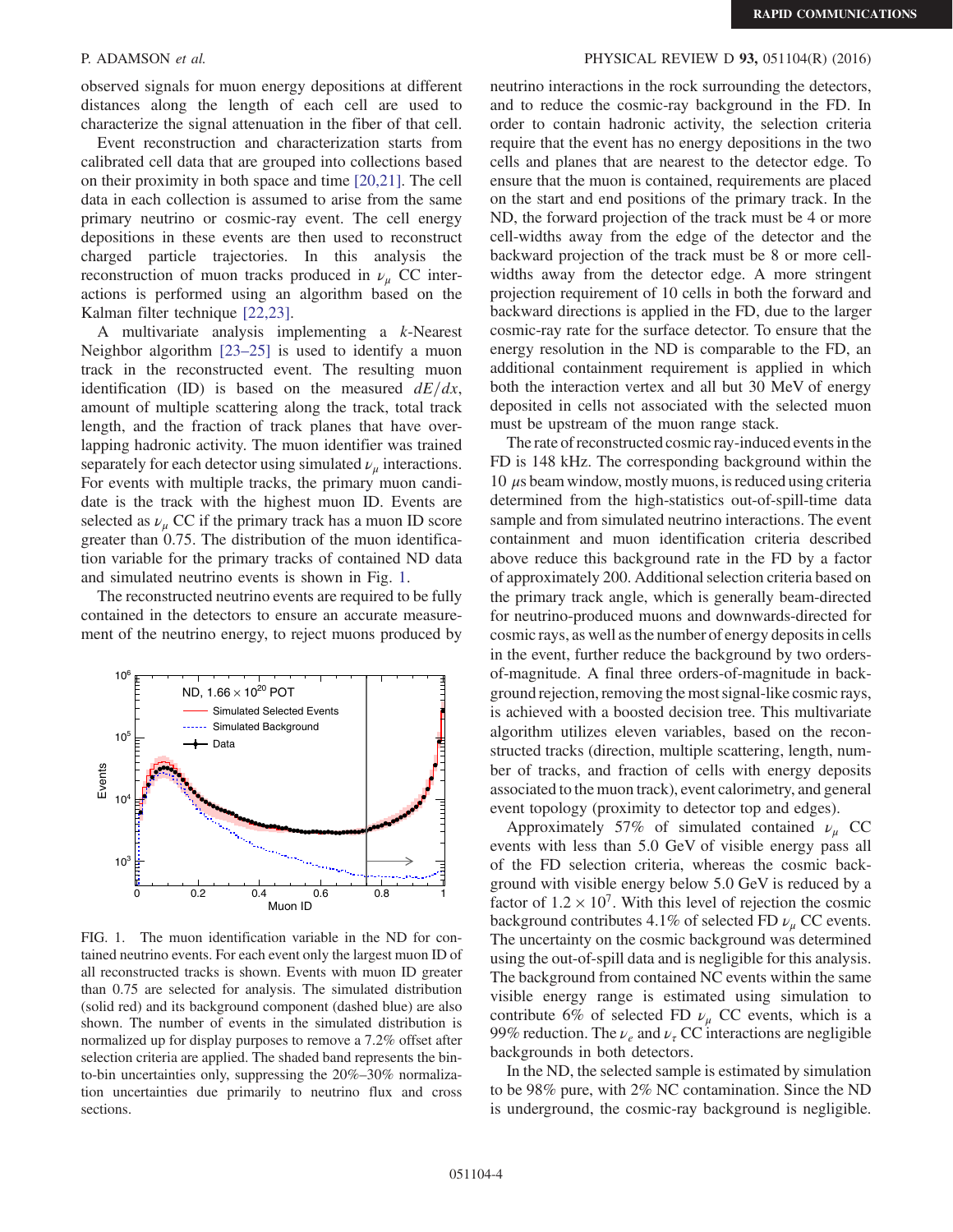<span id="page-4-0"></span>FIRST MEASUREMENT OF MUON-NEUTRINO ... PHYSICAL REVIEW D 93, 051104(R) (2016)



FIG. 2. Reconstructed track length (left) and track angle  $\theta_Z$  relative to the detector longitudinal axis, along the beam direction (right) for the primary muons in selected  $\nu_{\mu}$  CC interactions in the ND. The simulated distributions follow the conventions of Fig. [1](#page-3-0).

Backgrounds from muons produced by neutrino interactions in the surrounding rock are also negligible after containment requirements are applied. After all selection criteria, approximately 500,000 events remain in the ND data sample.

The reconstructed neutrino energy  $E_{\nu}$  of a contained  $\nu_{\mu}$ CC event is given by

$$
E_{\nu}=E_{\mu}+E_{\rm had},\eqno(1)
$$

where  $E_u$  is the estimated energy of the primary muon track based on its reconstructed path length through the detector and  $E_{\text{had}}$  is the estimated energy of the hadronic shower based on the sum of all calibrated energy deposition in the event not attributed to the muon [\[26\]](#page-7-11). To achieve better  $E_{\nu}$ agreement between data and simulation in the ND, the  $E_{\text{had}}$ calibration scale in data is set 14% higher than that for simulation.

Figure [2](#page-4-0) shows the reconstructed muon track parameters for  $\nu_{\mu}$  CC events in the ND. Figure [3](#page-4-1) shows the  $E_{\text{had}}$ 

<span id="page-4-1"></span>

FIG. 3. Reconstructed hadronic energy  $E_{\text{had}}$  for selected  $\nu_u$  CC interactions in the ND, both with (black circles) and without (gray squares) the 14% offset described in the text. The simulated distributions follow the conventions of Fig. [1.](#page-3-0)

distribution both with and without the 14% difference in  $E_{\text{had}}$  calibration scale between data and simulation. A corresponding  $\pm 14\%$  uncertainty is assessed on the hadronic energy scale, and is included in all of the uncertainty bands shown. Figure [4](#page-4-2) shows the final  $E<sub>\nu</sub>$  distribution. The energy resolution for reconstructed  $\nu_{\mu}$  CC events is estimated from simulation to be 7%.

The prediction for the FD neutrino energy spectrum is based on the observed ND neutrino energy spectrum, with corrections for acceptance and flux differences derived from simulation. First, the small NC background, estimated from simulation, is subtracted from the ND data spectrum. The resulting background-subtracted spectrum is then converted into a true neutrino energy spectrum via a mapping derived from simulation. This true neutrino energy spectrum is then used to construct a spectrum in the FD by multiplying it by the energy-dependent ratio of FD-to-ND selected events from simulation. Oscillation probabilities for a given set of oscillation parameters are then applied, by energy bin, to the predicted true FD energy

<span id="page-4-2"></span>

FIG. 4. Reconstructed neutrino energy  $E_{\nu}$  for selected  $\nu_{\nu}$  CC interactions in the ND. The simulated distributions follow the conventions of Fig. [1.](#page-3-0)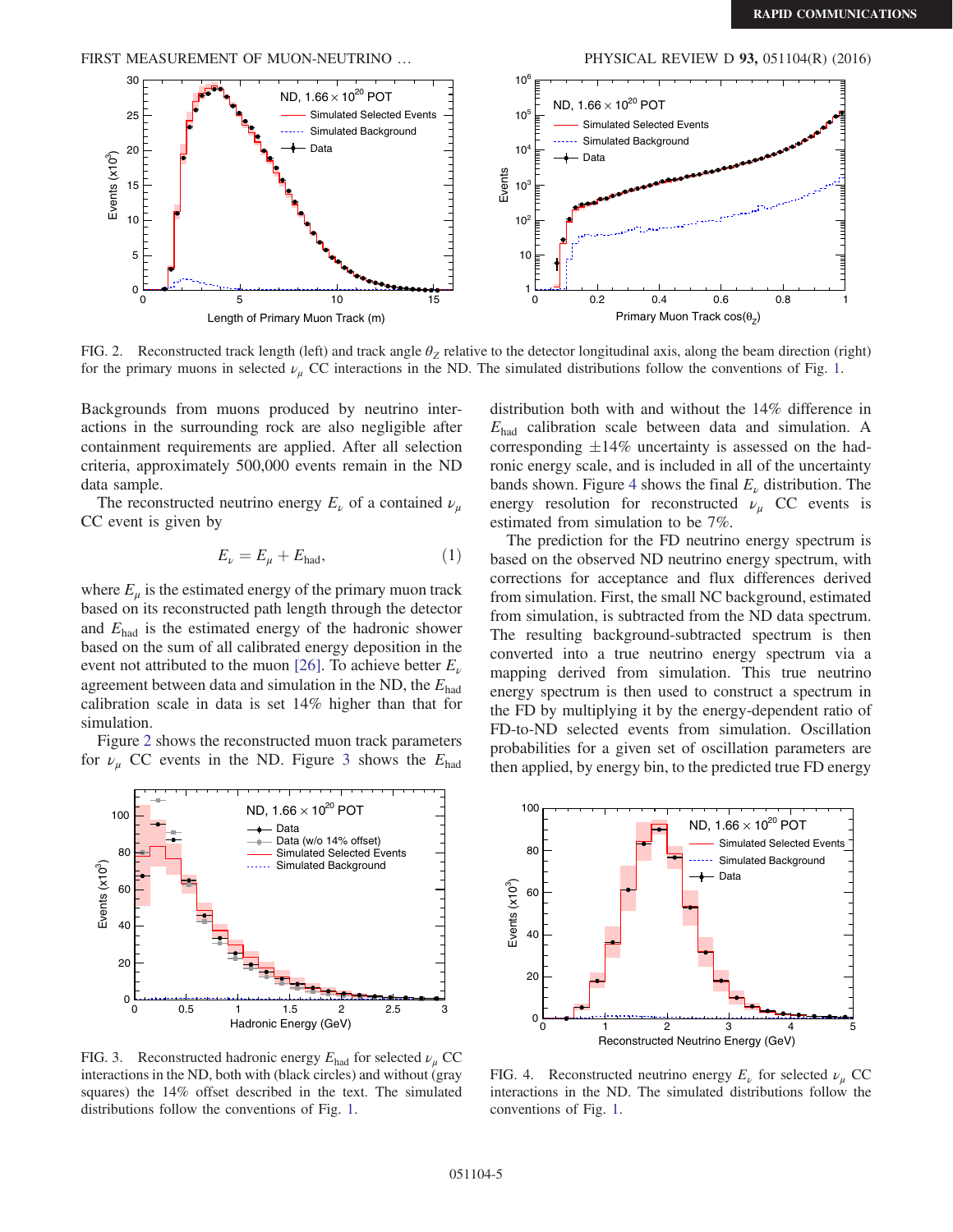spectrum, which is then mapped to a reconstructed neutrino energy spectrum using FD simulation. The extrapolated  $\nu_{\mu}$ CC energy spectrum is then combined with beam-induced backgrounds (NC,  $\nu_e$  CC, and  $\nu_\tau$  CC) predicted from simulation, and the background spectrum measured using events selected from outside of the beam spill window.

Systematic uncertainties in the calibration, flux estimate, cross sections, hadronization modeling, particle-transport modeling and exposure differences between the two detectors are assessed by varying these aspects of the simulation. Because the detectors are functionally identical, many systematic uncertainties largely cancel in the measurements of sin<sup>2</sup>  $\theta_{23}$  and  $\Delta m_{32}^2$ . The uncertainties and their impact are summarized in Table [I.](#page-5-0)

For the beam-induced backgrounds, which are small, a normalization uncertainty of 100% is assigned. The cosmic background, measured from out-of-spill data, has negligible uncertainty and is therefore not included as a penalty term in the oscillation fit. The neutrino interaction cross section and hadronization uncertainties are determined by altering each cross section and hadronization parameter by its predetermined uncertainties in the GENIE simulation, which vary in size from 15% to 25%, as specified in Ref. [\[27\]](#page-7-12). Uncertainties in particle-transport modeling are assessed by comparing alternative hadronic models in the GEANT4 simulation. The beam flux normalization uncertainty in each detector is dominated by beam-line hadron production uncertainties. This uncertainty is approximately 20% near the peak of the spectrum, estimated by comparing simulated pion and kaon yields in the NuMI target to measured yields for interactions of 158 GeV protons on a thin carbon target in the NA49 experiment [\[28,29\].](#page-7-13) The detector exposure uncertainty, which accounts for uncertainties in detector mass and periods of data collection when only one detector was operational, is 1%.

The uncertainty in muon energy scale is 2%, driven by detector mass and muon energy-loss modeling. The uncertainty in calorimetric (hadronic) energy scale is 14.9%, the quadrature sum of the 14% uncertainty assigned to reflect

## P. ADAMSON et al. PHYSICAL REVIEW D 93, 051104(R) (2016)

the difference in  $E_{\text{had}}$  scales used in data and simulation, and 5% derived from comparisons of muon and Michel electron data and simulation. An additional relative 5.2% calorimetric energy uncertainty is taken uncorrelated between the two detectors. The main component of this is a 5% uncertainty derived from muon and Michel electron studies. An additional 1.4% comes from potential differences in  $E_{\text{had}}$  scale between the ND and FD due to their differing neutrino spectra (primarily due to oscillations). To estimate this uncertainty, the simulated ND kinematic distributions were fit to data by adjusting some or all of the normalizations, hadronic energy scales, and muon energy scales of QE, RES, and DIS events separately in the simulation. The fit results were then applied to FD simulation, and the largest relative energy offset seen between detectors across the ensemble of fits was 1.4%. The largest normalization offset seen was 1%, which is also taken as an uncertainty.

Upon applying the FD event selection criteria to the full data set reported here, a total of 33  $\nu_{\mu}$  CC candidate events are observed for reconstructed neutrino energies below 5 GeV. The total expected background is 3.4 events, which includes  $2.0 \pm 2.0$  NC events and  $1.4 \pm 0.2$  cosmic-ray events. In the absence of neutrino oscillations,  $211.8 \pm 0.005$ 12.5 (syst.) candidate events are predicted. The energy spectrum for the sample is shown in Fig. [5](#page-6-3).

Using a three-flavor neutrino oscillation model that includes matter effects, the data are fit for  $\sin^2 \theta_{23}$  and  $\Delta m_{32}^2$  assuming either the normal or inverted mass hierarchy. The fit is a log-likelihood maximization comparing the neutrino energy spectrum of the data to that of the extrapolated simulation over 18 bins from 0.5 to 5.0 GeV. Systematic effects and constraints on all other oscillation parameters are taken into account in the fit with penalty terms. Central values and uncertainties for  $\theta_{12}$  and  $\Delta m_{21}^2$ are taken from Ref. [\[30\]](#page-7-14). We constrain  $\sin^2(2\theta_{13})$  to  $0.086 \pm 0.005$ , a weighted average of recent results [\[4](#page-6-4)–6].  $\delta_{CP}$  is unconstrained. The resulting allowed region, calculated using the Feldman-Cousins technique [\[31\],](#page-7-15) is

<span id="page-5-0"></span>TABLE I. Impact of the sources of uncertainty on the expected sensitivity of the measured values for sin<sup>2</sup>  $\theta_{23}$  and  $\Delta m_{32}^2$  evaluated at the test point of  $\sin^2 \theta_{23} = 0.5$  and  $\Delta m_{32}^2 = 2.5 \times 10^{-3} \text{ eV}^2$ .

| Source of uncertainty                                       | Fractional uncertainty $\sin^2 \theta_{23}$ ( $\pm \%$ ) Fractional uncertainty $\Delta m_{32}^2$ ( $\pm \%$ ) |     |
|-------------------------------------------------------------|----------------------------------------------------------------------------------------------------------------|-----|
| Absolute calorimetric energy calibration $(14.9\%)$         | 4.1                                                                                                            | 2.6 |
| Relative calorimetric energy calibration $(5.2\%)$          | 3.4                                                                                                            | 0.6 |
| Muon energy scale $(2\%)$                                   | 2.2                                                                                                            | 0.8 |
| Cross sections and final state interactions $(15\% - 25\%)$ | 0.8                                                                                                            | 0.6 |
| NC and $\nu_{\tau}$ CC backgrounds (100%)                   | 3.0                                                                                                            | 0.6 |
| Particle-transport modeling                                 | 1.5                                                                                                            | 0.6 |
| Beam flux $(21\%)$                                          | 1.3                                                                                                            | 0.3 |
| Normalization $(1.4\%)$                                     | 0.4                                                                                                            | 0.2 |
| Other oscillation parameters                                | 1.8                                                                                                            | 2.2 |
| Total systematic uncertainty                                | 6.8                                                                                                            | 3.7 |
| Statistical uncertainty                                     | 17.0                                                                                                           | 4.5 |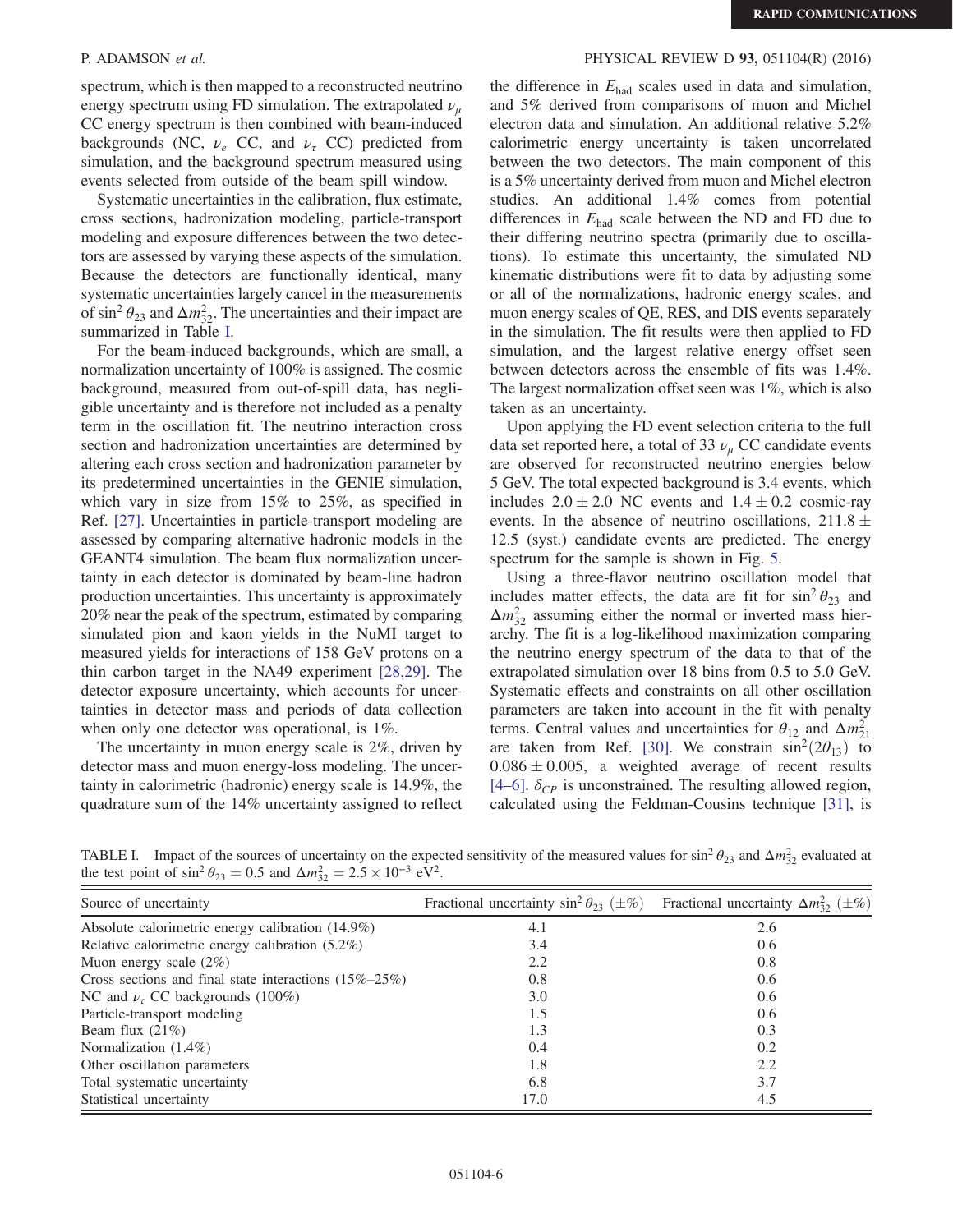## FIRST MEASUREMENT OF MUON-NEUTRINO ... PHYSICAL REVIEW D 93, 051104(R) (2016)

<span id="page-6-3"></span>

FIG. 5. The reconstructed energy for FD selected events. The black data points show the statistical uncertainties. The shortdashed green histogram corresponds to the predicted spectrum in the absence of oscillations. The solid brown histogram corresponds to the best-fit prediction with systematic effects included. The long-dashed red histogram corresponds to the best-fit prediction when the effects from the systematic shifts in the fit are removed. The light-red band represents the systematic uncertainty on the no-systematics (red) prediction. The blue, open-circled points represent the background, mostly NC and cosmic-ray muons.

shown in Fig. [6.](#page-6-5) One-dimensional 68% confidence level (C.L.) ranges for each of  $\Delta m_{32}^2$  and  $\sin^2 \theta_{23}$  are obtained by maximizing the profile likelihood ratio of each parameter [\[30\]](#page-7-14).

Assuming the normal hierarchy, we measure  $\Delta m_{32}^2 =$  $(2.52^{+0.20}_{-0.18}) \times 10^{-3}$  eV<sup>2</sup> and sin<sup>2</sup>  $\theta_{23}$  in the 68% C.L. range [0.38, 0.65], with two statistically degenerate best-fit values of  $\sin^2 \theta_{23}$  of 0.43 and 0.60. Assuming the inverted hierarchy, we measure  $\Delta m_{32}^2 = (-2.56 \pm 0.19) \times 10^{-3} \text{ eV}^2$ 

<span id="page-6-5"></span>

FIG. 6. The best-fit (solid black circles) and allowed values (solid black curve) of  $\sin^2 \theta_{23}$  and  $\Delta m_{32}^2$  from this analysis assuming the normal mass hierarchy. The dashed contour lines are results from T2K [\[10\]](#page-6-6) and MINOS [\[9\]](#page-6-7).

and  $\sin^2 \theta_{23}$  in the 68% C.L. range [0.37, 0.64], with two statistically degenerate best-fit values of  $\sin^2 \theta_{23}$  of 0.44 and 0.59. The best-fit parameters in both hierarchies yield a prediction of 35.4 events in the FD.

In conclusion, the first NOvA measurement of  $\sin^2 \theta_{23}$ and  $\Delta m_{32}^2$  through observation of the disappearance of muon neutrinos is reported. The results, based on less than 10% of the planned exposure of the NOvA experiment, are consistent with maximal  $\theta_{23}$  mixing as well as with current results from [6–[10\]](#page-6-2).

This work was supported by the U.S. Department of Energy (DOE); the U.S. National Science Foundation; the Department of Science and Technology, India; the European Research Council; the MSMT CR, Czech Republic; the RAS, RMES, and RFBR, Russia; CNPq and FAPEG, Brazil; and the State and University of Minnesota. We are grateful for the contributions of the staffs of the University of Minnesota module assembly facility and NOvA FD Laboratory, Argonne National Laboratory, and Fermilab. Fermilab is operated by Fermi Research Alliance, LLC under Contract No. De-AC02- 07CH11359 with the U.S. DOE.

- <span id="page-6-0"></span>[1] B. Aharmim et al., Phys. Rev. C 88[, 025501 \(2013\).](http://dx.doi.org/10.1103/PhysRevC.88.025501)
- [2] S. Abe et al., Phys. Rev. Lett. **100**[, 221803 \(2008\)](http://dx.doi.org/10.1103/PhysRevLett.100.221803).
- [3] K. Abe et al., Phys. Rev. D 83[, 052010 \(2011\).](http://dx.doi.org/10.1103/PhysRevD.83.052010)
- <span id="page-6-4"></span>[4] Y. Abe et al., [J. High Energy Phys. 10 \(2014\) 86.](http://dx.doi.org/10.1007/JHEP10(2014)086)
- [5] J. H. Choi et al., [arXiv:1511.05849 \(2015\).](http://arXiv.org/abs/1511.05849)
- <span id="page-6-2"></span>[6] F. P. An et al., Phys. Rev. Lett. **115**[, 111802 \(2015\).](http://dx.doi.org/10.1103/PhysRevLett.115.111802)
- [7] M. G. Aartsen et al., Phys. Rev. D 91[, 072004 \(2015\).](http://dx.doi.org/10.1103/PhysRevD.91.072004)
- [8] R. Wendell et al., Phys. Rev. D 81[, 092004 \(2010\)](http://dx.doi.org/10.1103/PhysRevD.81.092004).
- <span id="page-6-7"></span>[9] P. Adamson et al., Phys. Rev. Lett. **112**[, 191801 \(2014\).](http://dx.doi.org/10.1103/PhysRevLett.112.191801)
- <span id="page-6-6"></span>[10] K. Abe et al., Phys. Rev. D 91[, 072010 \(2015\).](http://dx.doi.org/10.1103/PhysRevD.91.072010)
- <span id="page-6-1"></span>[11] B. Pontecorvo, JETP 34, 172 (1958); V. N. Gribov and B. Pontecorvo, Phys. Lett. 28B[, 493 \(1969\)](http://dx.doi.org/10.1016/0370-2693(69)90525-5); Z. Maki, M. Nakagawa, and S. Sakata, [Prog. Theor. Phys.](http://dx.doi.org/10.1143/PTP.28.870) 28, 870 [\(1962\).](http://dx.doi.org/10.1143/PTP.28.870)